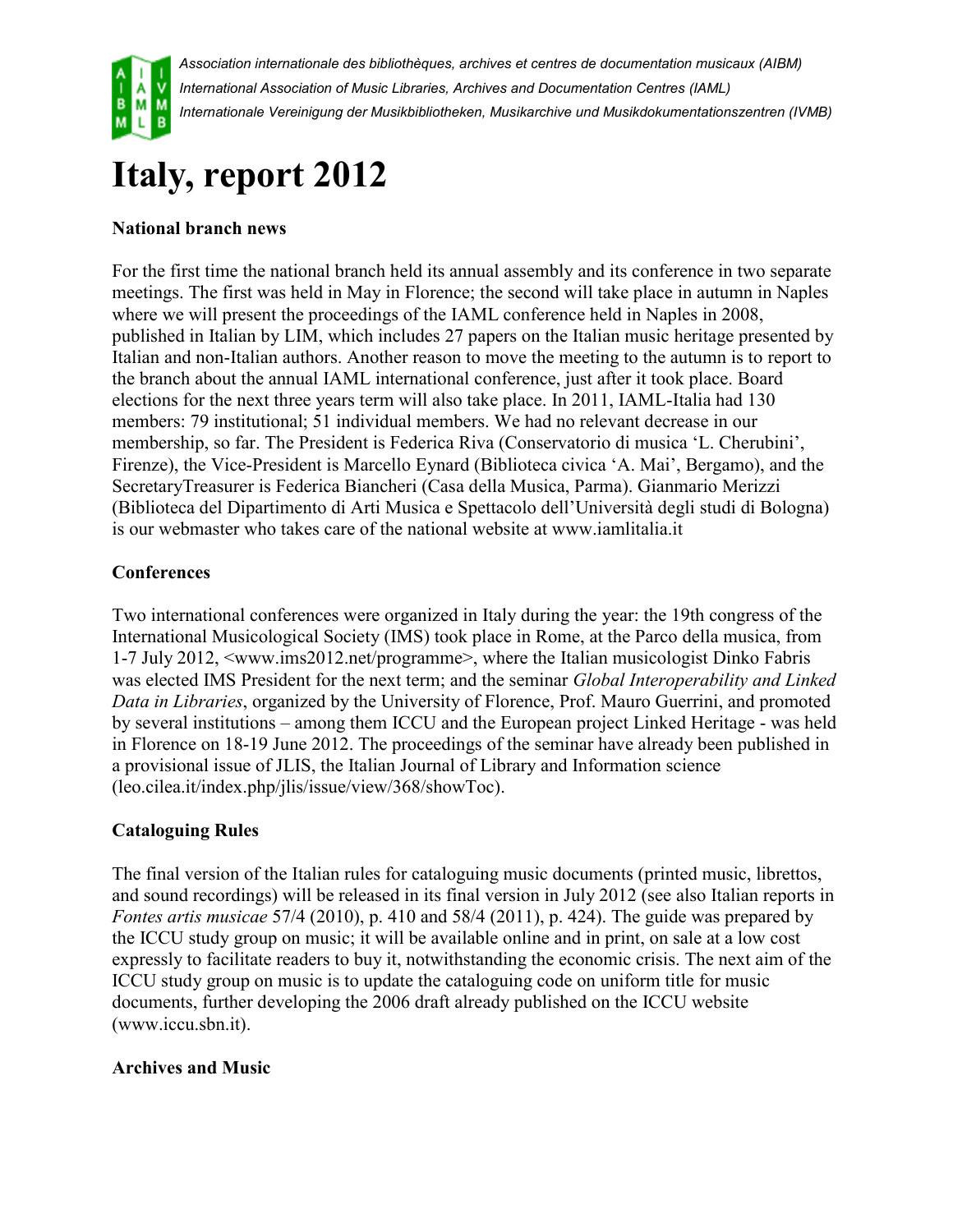

In February 2012 the portal Sistema Archivistico Nazionale (SAN), (san.beniculturali.it), the national archival system, was inaugurated by the Direzione Generale Archivi del Ministro per i Beni e le attività culturali (www.archivi.beniculturali.it). The portal connects data previously published in several different online and printed repertoires on Italian archives, dealing with State Archives (Archivi di Stato), State offices of the Ministry that oversee regional archives (Soprintendenze regionali archivistiche), archives of state institutions, and private archives. SAN develops information through a further census of Italian archival holdings and by collecting digital objects of archival documents; census data, digital objects and some informative texts are accessible through a number of thematic portals devoted to those topics, for example,, to music, fashion in the 20th century, research registry, architects, business archives, terrorism and political violence in Italy, and so on. SAN participates to the Archives Portal Europe (APEnet) project.

The portal 'Archivi della musica,' focused at its birth (2010) on relevant Italian music personalities of the 20th century, enlarged its scope beyond the past century. It was inaugurated in Rome on 18th June 2012; here an agreement with Casa Ricordi was also announced. The role of the IAML national branch is to help the project to develop contacts at national level and to improve connections with international music projects on archives promoted by IAML.

#### **Music Libraries**

As many scholars and librarians have experienced, some historical holdings in Italian Conservatories have never been easily accessible. In some case, this was also due to the fact that libraries were administrated by two different institutions, each owning part of the heritage. The trend to put different music collections together in one music library started with the unification of the Italian states in the 1860s; at that time Conservatory libraries were intended to be the natural access point to the music heritage preserved in public institutions. This perspective proved to be unrealistic, so relevant libraries have been recently divided, as follows:

- In Rome the Bibliomediateca dell'Accademia nazionale di Santa Cecilia (RISM siglum: I-Rama), preserving also the Accademia's archive (since 1651), moved all collections in 2005 to the new seat at the Parco della Musica, separating them from the library of the Conservatorio di musica S. Cecilia (RISM siglum: I-Rsc), which is still located in via dei Greci. The conservatory library still includes part of the ancient collection, as 43,300 volumes of 1880-1925 legal deposit, and 21,000 librettos of the Carvalhaes collection, and much more. Cataloguing in SBN Opac is continuously updated in both libraries: I-Rama: no catalogue items SBN code RM1316: 63,354 catalogued items of which 6,931 are manuscripts; I-Rsc: 3,815 catalogue items; SBN code RM0266: 47,736 catalogued items, of which 7,640 are manuscirpts (among them also some now in I-Rama).
- In Bologna the well-known Museo internazionale e biblioteca della Musica, (Rism siglum: I-Bc, once Civico museo bibliografico musicale) physically moved the museum collections to the new seat in Palazzo Sanguinetti di Strada Maggiore, but kept the music collections in the old location. The museum moved in 2004; in June 2012 library services (not the collections) also moved to the new seat. At the same time the library of the Conservatorio di musica 'G.B. Martini' (Rism siglum: I-Bl) started a relevant cataloguing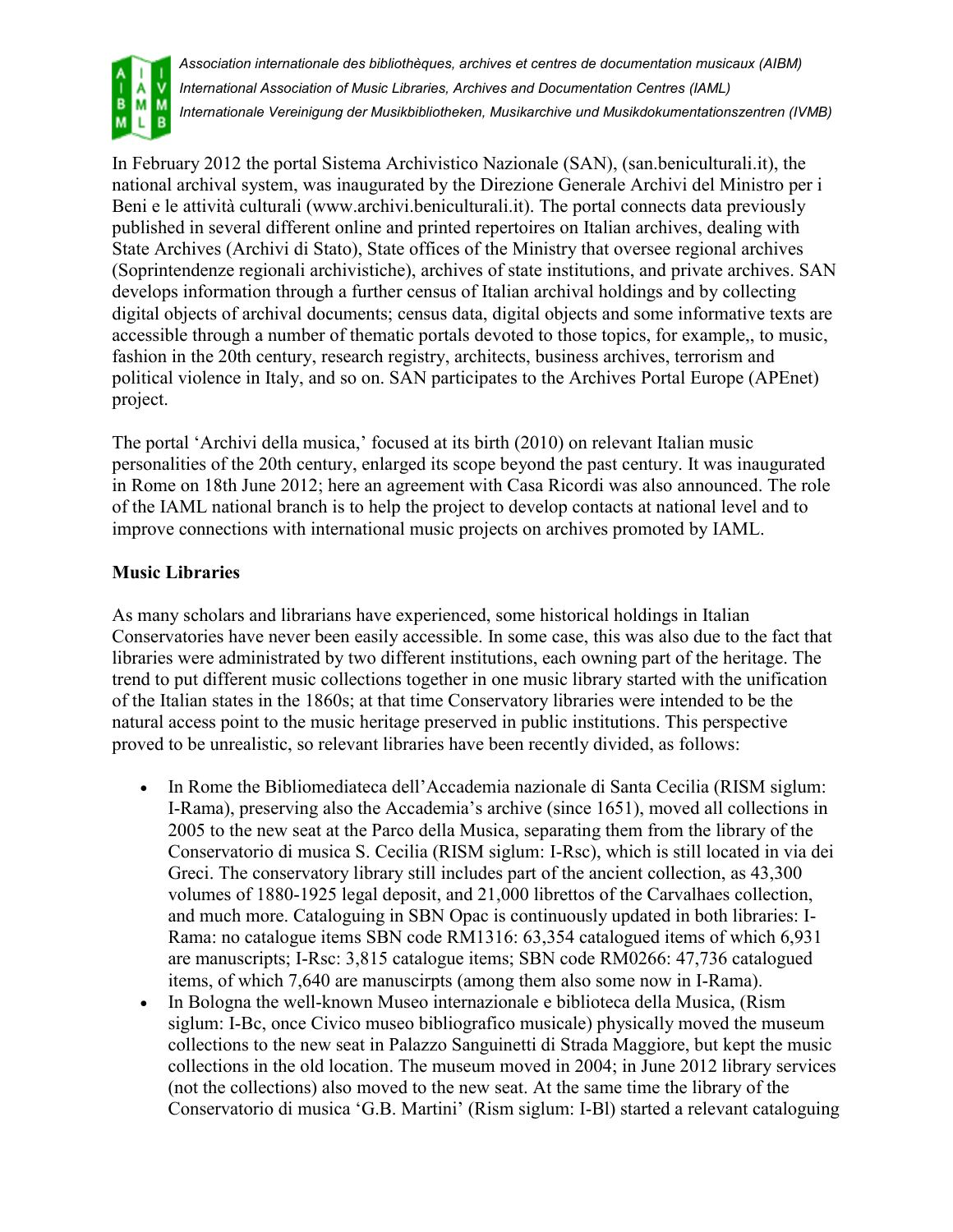

project to make its own collections available through the SBN Opac. This little-known library (ca. 45,000 units) includes music, musicological literature, recent donations, and the Verdi-Waldaman correspondence (1873-1900). Cataloguing data available for the two libraries in Bologna are: RISM I-Bc: 23 catalogue items (SBN code BO0310): 34,023 catalogue items, of which 6,089 are manuscript; RISM I-Bl: not yet used; (SBN code BO0516): 5,914 catalogue items, of which 1,033 are manuscripts.

Both conservatory libraries in Rome and Bologna preserve also relevant collection of music in Braille, as both music schools had a special 'sezione per ciechi' (section for blind people).

Another relevant cataloguing effort in the library of Conservatorio di musica 'G. Rossini' in Pesaro, founded in 1882, where there are preserved documents also claimed by the Fondazione Rossini. The ongoing project has already a result visible in the SBN OPAC; I-PESc (SBN code PU0067): 5,352 catalogue items of which 15 are manuscripts, while manuscripts items catalogued in RISM online are 51

Researchers should be aware that access to these collections is now much easier through the SBN OPAC catalogue, where libraries are clearly separated through their codes, than through older printed card catalogue, still available in libraries, or in collective catalogues where the signatures have not yet been not updated. This warning includes the online URFM Catalogo nazionale dei manoscritti musicali redatti fino al 1900 (www.urfm.braidense.it/cataloghi/catalogomss.php), founded by Claudio Sartori, and RISM online.

Something similar can be reported on the library of the Conservatorio di musica 'San Pietro a Majella' in Naples: the 2001-2010 cataloguing and reordering project physically moved half of the collections, estimated to be 300,000 items in all. Updated callmarks of the reordered documents are available only in the SBN Opac but not in the library card catalogue. SBN code: NA0059; 76,109 catalogue items among them 29,327 are manuscripts; RISM siglum I-Nc: 3,617 catalogue items. . A further estimated 20,000 records, are not yet public: they are not yet published in Opac SBN, due to technical problems connected with the evolution of the system, or in other website or OPAC problems).

There are concerns about the heritage preserved in the Biblioteca Oratoriana del Monumento Nazionale dei Girolamini in Naples, founded in 1586, administrated under the direct control of the central office for libraries of the Ministero dei beni culturali (RISM siglum: I-Nf: no items catalogued; SBN code NA0075; 22,000 records among them 521 are printed music records, no manuscript catalogued). In May 2012, its director, Massimo Marino De Caro and four other persons were put in jail, accused of having stolen at least 257 old books. Some of the books have already been sold abroad, most likely in the United States, Great Britain and Japan. In April, the Italian national branch signed a public petition promoted by the Italian Library Association to remove the director from his state job. It has still to be determined if the theft involves the music preserved in the library.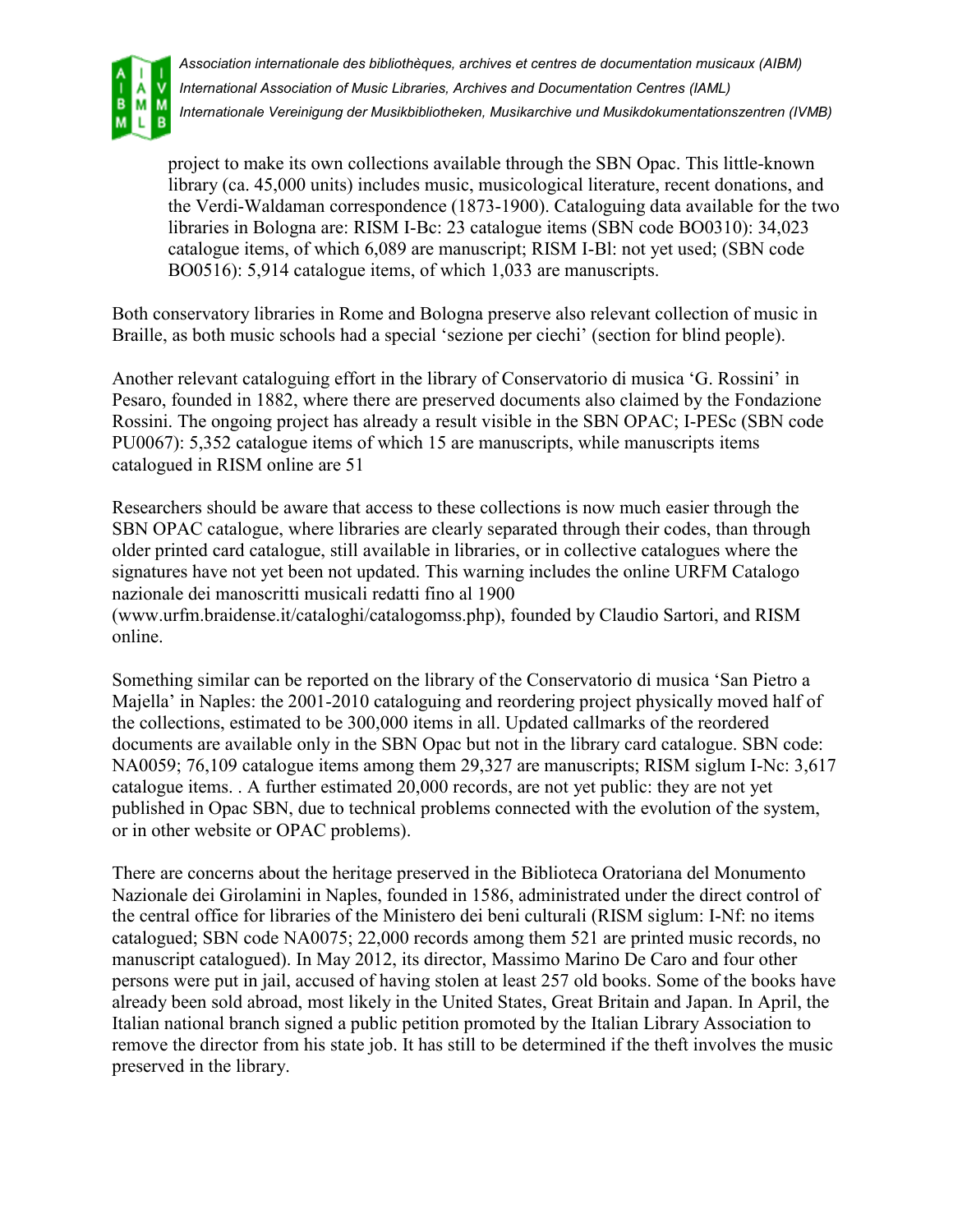

Since January 2012, more than 4,000 manuscript items of the Pitti collection preserved in the library of the Conservatorio di musica 'L. Cherubini' in Florence reached also the SBN Opac, while 2000 prints are available at present only on the Conservatory website (www.conservatorio.firenze.it/index.php?id=24) . The Pitti collections (mainly 18th and 19th century) includes also many German editions, collected by the Granduke of Tuscany, Ferdinando II, during his exile (RISM siglum: I-Fc: no manuscript items catalogued; SBN codeFI0035: 14,039 catalogue items of which 4,275 are manuscripts (Pitti collection); 9,000 items of the general collection are still without call marks). The library reading room, closed since the flood in 1966, reopened in 2008; one of its primary activities in 2012-2013 is the re-creation of the reading room collections, which have not been updated in the past 50 years. There is a need to buy a great number of books, especially thematic catalogues, publisher's catalogues, and catalogues of music repertoires related to specific medium of performance, all of them related to the European history of music. Public institutions interested in exchange of such materials will receive from the library the entire series of the Atti dell'Accademia di musica L. Cherubini (1864-1934), unbound copies of which have been stored in the library stocks since their publication.

Fewer than half of the manuscript collection in the library of the Conservatorio di musica 'Bellini' in Palermo has been catalogued on paper cards available in the library (a copy of them is preserved in the library of the Music section of the Agalaia Department in the Università di Palermo), but in 2011 the library entered the SBN system. (Rism siglum: I-PLcon: 159 manuscripts catalogued; SBN code: PA0093; 1,176 catalogued items, no manuscripts). The collection also preserves manuscript materials from the local Teatro Carolino, including opera scores and cantatas. Recent findings concern unica and autographs: two unknown cantatas by Donizetti and an unknown quintet from the first act of Rossini's *La gazzetta* (the only *opera buffa* written by him in Naples) ,which is part of a miscellaneous manuscript including two other Rossini's autographs, and two autographs by Donizetti and Pietro Generali, respectively. See Philip Gossett and Dario Lo Cicero, 'Tre autografi sconosciuti rossiniani e la collezione della Biblioteca del Conservatorio di Palermo'in *Rivista italiana di musicologia*, 47 (2012).

The Music Department of the German Institute of History in Rome (www.dhi-roma.it/musica), supported by the German Research Funding DFG, continue to host the digitization project of Italian manuscript opera scores dating from the 18th to the beginning 19th century. The project focuses on two private collections from the Roman aristocratic families Doria Pamphilj and Massimo, still preserved in their palaces in Rome with restricted access. Data about the two libraries are: Biblioteca private and Archivio Doria Pamphili: RISM siglum: I-Rdp (1 catalogue item); SBN Opac code: RM1306 (937 catalogued items, of which 874 are amnuscripts); Biblioteca private principi Massimo RISM siglum I-Rmassimo: 3 catalogued items; the library is without SBN code yet. Double digital copies (.tiff files for long-term storage and .pdf files for users' access) will be stored on the server of the DHI and can be studied on request in the public music research library of the institute. Key data and information, such as the manuscript's date of origin, the performance dates of the operas, their structure and instrumentation, along with *incipits* of all musical numbers, will be included in the online RISM *International Inventory of Music sources* (A/II). The project was presented during a poster session at the IAML conference 2010 in Moscow. Further on, some considerations about Roman copyist's hands documented in